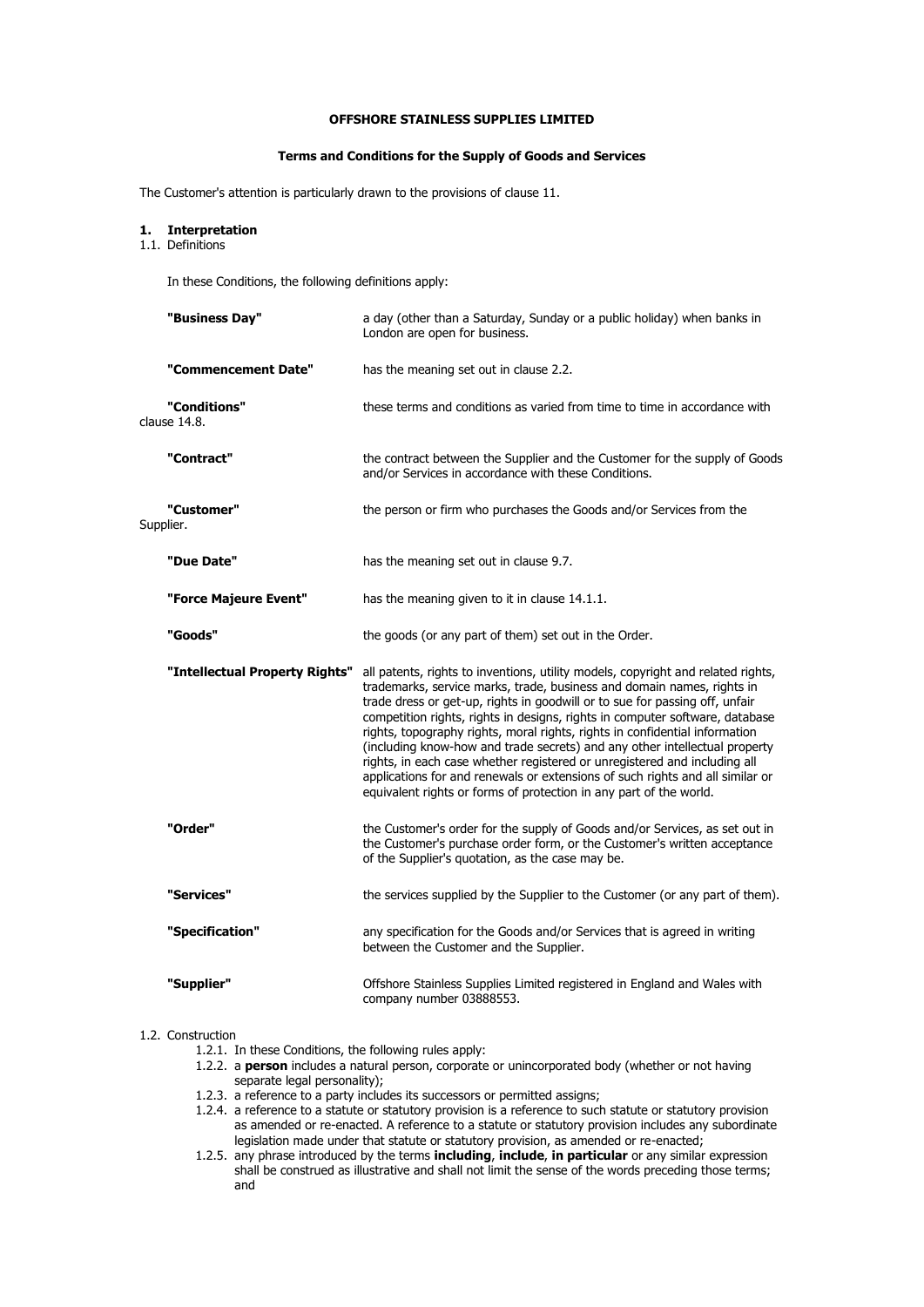1.2.6. unless otherwise specified, a reference to **writing** or **written** includes faxes and e-mails.

## **2. Basis of Contract**

- 2.1. The Order constitutes an offer by the Customer to purchase Goods and/or Services in accordance with these Conditions.
- 2.2. The Order shall only be deemed to be accepted when the Supplier issues written acceptance of the Order at which point and on which date the Contract shall come into existence (**"Commencement Date"**).
- 2.3. The Contract constitutes the entire agreement between the parties. The Customer acknowledges that it has not relied on any statement, promise or representation made or given by or on behalf of the Supplier which is not set out in the Contract.
- 2.4. A quotation by the Seller does not constitute an offer and the Seller reserves the right to withdraw or revise a quotation at any time prior to acceptance of the Customer's order.
- 2.5. These Conditions apply to the Contract to the exclusion of any other terms that the Customer seeks to impose or incorporate, or which are implied by trade, custom, practice or course of dealing.
- 2.6. All of these Conditions shall apply to the supply of both Goods and Services except where application to one or the other is specified.
- **3. Goods**
- 3.1. Any samples, drawings, descriptive matter or advertising issued by the Supplier and any illustrations or descriptions of the Services contained in the Supplier's catalogues or sales literature are issued or published for the sole purpose of giving an approximate idea of the Goods and/or Services described in them. They shall not form part of the Contract or have any contractual force. Any samples submitted shall indicate only the general class of Goods offered.
- 3.2. Qualities and dimensions shall be determined by the appropriate British standard or, if different, the Specification. Normal tolerances accepted within the steel industry shall be allowed for unless the Specification provides otherwise.
- 3.3. The Customer shall be responsible to the Seller for ensuring the accuracy of the terms of an Order (including any applicable Specification) submitted by the Customer and for giving the Seller any necessary information relating to the Goods within a sufficient time to enable the Seller to perform the Contract in accordance with its terms.
- 3.4. Subject to clause 3.6, the quantity, quality and description of and any Specification for the Goods shall be those set out in the Customer's Order (if accepted in writing by the Seller in accordance with clause 2.2).
- 3.5. To the extent that the Goods are to be manufactured in accordance with a Specification supplied by the Customer, the Customer shall indemnify the Supplier against all liabilities, costs, expenses, damages and losses (including any direct, indirect or consequential losses, loss of profit, loss of reputation and all interest, penalties and legal and other professional costs and expenses) suffered or incurred by the Supplier in connection with any claim made against the Supplier for actual or alleged infringement of a third party's Intellectual Property Rights arising out of or in connection with the Supplier's use of the Customer's Specification. This clause 3.5 shall survive termination of the Contract.
- 3.6. The Supplier reserves the right to amend the Goods and/or Services as described (including any relevant Specification) if required by any applicable statutory or regulatory requirements.
- 3.7. All Goods sold by weight will be weighed by or on behalf of the Supplier before dispatch and, save in the case of manifest error, advice notes resulting from such weighing shall be deemed correct. The Seller reserves the right to supply Goods which may vary in weight by up to 10% from the amount stated in the Contract. Where the Seller under delivers Goods by an amount not exceeding 10% by weight, the provisions of subsection (1) of subsection 30 of the Sale of Goods Act 1979 shall not apply and the delivery of such lesser amount of Goods shall be deemed to be delivery under the Contract and shall be paid for by the Customer at the rate set out in the Contract. Where the Seller delivers Goods by an amount no greater than 10% by weight of the amount set out in the Contract, the provisions of subsections (2) and (3) of section 30 of the Sale of Goods Act 1979 shall not apply and the delivery of such greater amount shall be deemed to be delivery under the Contract and paid for by the Customer at the rate set out in the Contract. In the event of the Seller delivering an amount greater than 10% by weight in excess of the quantity set out in the Contract, the Customer shall have the option of paying for such excess at the rate set out in the Contract or, at its option, retaining such additional Goods to the Seller (in the same condition as delivered to the Customer) provided always that such Goods must be returned no later than 14 days from the date of delivery.
- 3.8. The Seller reserves the right to supply Goods which may vary in dimension by up to 10% from the amount stated in the Contract. Where the Seller under delivers Goods by an amount not exceeding 10% by dimension, the provisions of subsection (1) of section 30 of the Sale of Goods Act 1979 shall not apply and the delivery of such lesser amount of Goods shall be deemed to be delivery under the Contract and shall be paid for by the Customer at the rate set out in the Contract. Where the Seller delivers goods by an amount no greater than 10% by dimension of the amount set out in the Contract, the provisions of subsections (2) and (3) of section 30 of the Sale of Goods Act 1979 shall not apply and the delivery of such greater amount shall be deemed to be delivery under the Contract and paid for by the Customer at the rate set out in the Contract. In the event that the Seller delivers an amount greater than 10% by dimension in excess of the quantities set out in the Contract, the Customer shall have the option of paying for such excess at the rate set out in the Contract or, at its option, returning such additional Goods to the Seller (in the same condition as delivered to the Customer) provided always that such Goods must be returned no later than 14 days from the date of delivery.

## **4. Delivery of Goods**

4.1. In these Conditions "Incoterms" means the international rules for the interpretation of trade terms of the International Chamber of Commerce as in force at the date when the Contract is made. Unless the context otherwise requires, any term or expression which is defined in or given a particular meaning by the provisions of Incoterms shall have the same meaning in these Conditions, but if there is any conflict between the provisions of Incoterms and these Conditions, the latter shall prevail.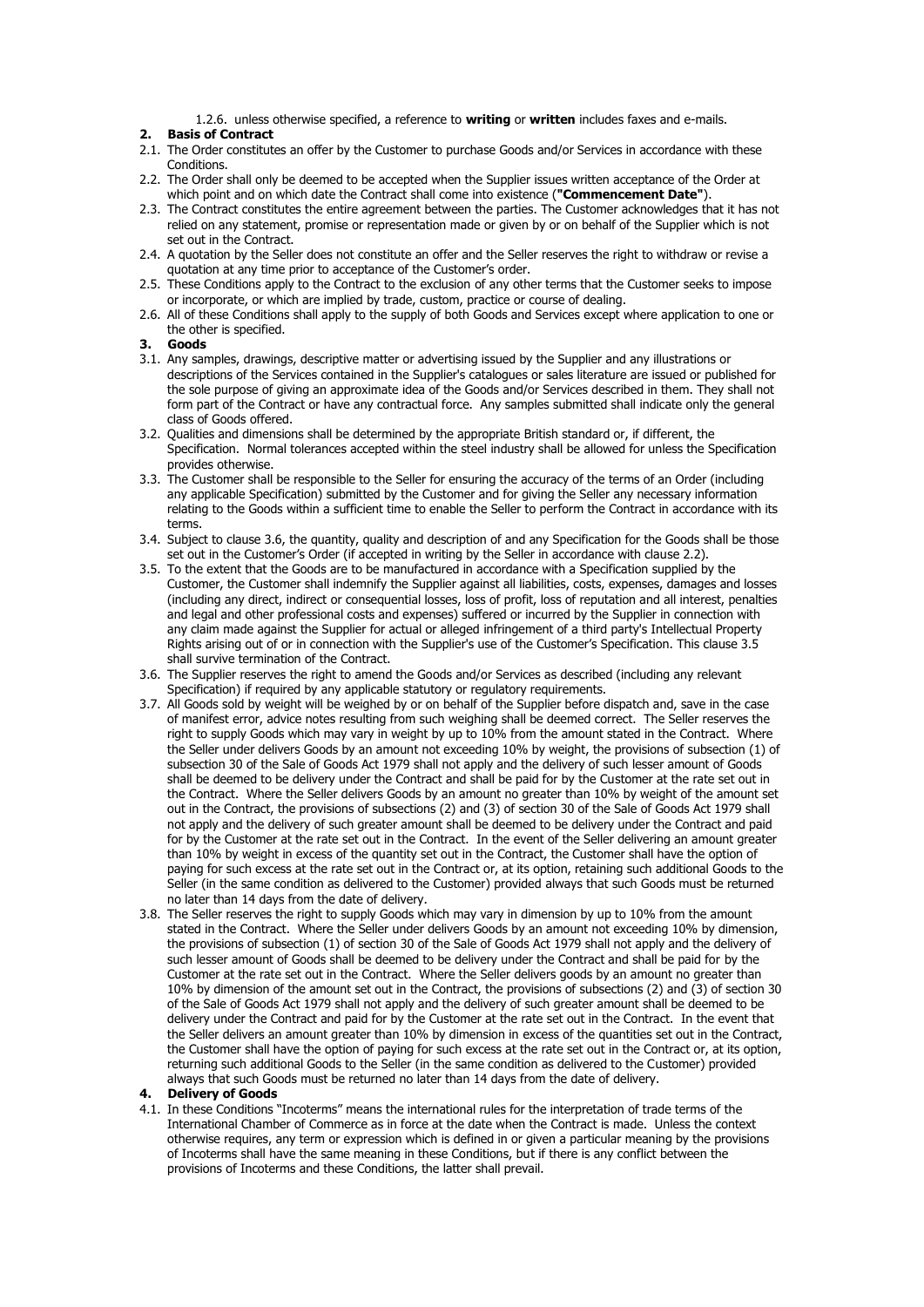- 4.2. Where the Goods are supplied for export from the United Kingdom, the Customer shall be responsible for complying with any legislation or regulations governing the importation of the Goods into the country of destination, for obtaining, at its own cost, such import licences and other consents in relation to the Goods as are required from time to time and for the payment of any duties on the Goods.
- 4.3. The delivery of the Goods shall be made ex works by the Supplier or, if specified in the Order, the Supplier shall deliver the Goods to the location set out in the Order, in each case at any time after the Supplier notifies the Customer that the Goods are ready.
- 4.4. Where the Supplier is to deliver the Goods other than ex works, delivery of the Goods shall be completed on the Goods' arrival at the specified location. The Customer shall provide suitable hard road access and standing for articulated lorries at the location and unloading shall be the Customer's responsibility. The Customer shall ensure that vehicles delivering Goods are unloaded within 2 hours of arrival.
- 4.5. Any dates quoted for delivery of the Goods are approximate only and the time of delivery is not of the essence. The Supplier shall not be liable for any delay in delivery of the Goods that is caused by a Force Majeure Event or the Customer's failure to provide the Supplier with adequate delivery instructions or any other instructions or facilities that are relevant to the supply of the Goods.
- 4.6. If the Supplier fails to deliver the Goods, its liability shall be limited to the costs and expenses incurred by the Customer in obtaining replacement goods of similar description and quality in the cheapest market available, less the price of the Goods. The Supplier shall have no liability for any failure to deliver the Goods to the extent that such failure is caused by a Force Majeure Event, the Customer's failure to provide the Supplier with adequate delivery instructions or facilities for the Goods or any relevant instruction related to the supply of the Goods.
- 4.7. If the Customer fails to accept or take delivery of the Goods within 4 Business Days of the Supplier notifying the Customer that the Goods are ready, then except where such failure or delay is caused by a Force Majeure Event or by the Supplier's failure to comply with its obligations under the Contract in respect of the Goods:
	- 4.7.1. delivery of the Goods shall be deemed to have been completed at 9.00 am on the fourth Business
	- Day following the day on which the Supplier notified the Customer that the Goods were ready; and 4.7.2. the Supplier shall be entitled to store the Goods until delivery takes place, and to charge the Customer for all related costs and expenses (including insurance).
- 4.8. If 20 Business Days after the Supplier notified the Customer that the Goods were ready for delivery the Customer has not accepted or taken delivery of them, the Supplier may resell or otherwise dispose of part or all of the Goods and, after deducting reasonable storage and selling costs, account to the Customer for any excess over the price of the Goods or charge the Customer for any shortfall below the price of the Goods.
- 4.9. The Supplier may deliver the Goods by instalments, which shall be invoiced and paid for separately. Each instalment shall constitute a separate contract. Any delay in delivery or defect in an instalment shall not entitle the Customer to cancel any other instalment.
- 4.10. The Goods shall be packaged in accordance with the Supplier's standard practice. The Supplier shall not be obliged to provide any specialised packaging or anti-rust treatment for the Goods nor shall the Supplier be liable for any loss sustained by the Customer through there being no specialised packaging or anti-rust treatment unless such packaging or treatment has been specifically requested by the Customer.
- **5. Quality of Goods**
- 5.1. The Supplier warrants that on delivery the Goods shall:
	- 5.1.1. conform in all material respects with their description and any applicable Specification;
	- 5.1.2. be free from material defects in design, material and workmanship; and
	- 5.1.3. be of satisfactory quality (within the meaning of the Sale of Goods Act 1979).
- 5.2. Goods which are sold as "non-prime", "seconds" or by any description indicating that they are not in perfect condition or of best quality, are sold 'as is' i.e. in the state and condition as received by the Customer and the Customer acknowledges that the Supplier has made no representations and gives no warranties as to their quality or dimensions. The Supplier shall be under no obligation to replace or repair such Goods or to entertain any claim in relation thereto. If the Customer resells such Goods it shall ensure that a provision to the same effect as this provision is incorporated in the resale agreement unless, prior to such resale, the Customer has caused the Goods, or such part of the Goods as the Customer resells, to comply with a recognised specification or standard.
- 5.3. Subject to clause 5.4, if:
	- 5.3.1. the Customer gives notice in writing within 10 Business Days of discovery that some or all of the Goods do not comply with the warranty set out in clause 5.1;
	- 5.3.2. the Supplier is given a reasonable opportunity of examining such Goods; and
	- 5.3.3. the Customer (if asked to do so by the Supplier) returns such Goods to the Supplier's place of business, the Supplier shall, if satisfied that the Goods are defective, at its option, repair or replace the defective Goods, or refund the price of the defective Goods (including return carriage) in full.
- 5.4. The Supplier shall not be liable for the Goods' failure to comply with the warranty in clause 5.1 if:
	- 5.4.1. the Customer makes any further use of such Goods after giving a notice in accordance with clause 5.3;
		- 5.4.2. the defect arises because the Customer failed to follow the Supplier's oral or written instructions as to the storage, installation, commissioning, use or maintenance of the Goods or (if there are none) good trade practice;
		- 5.4.3. the defect arises as a result of the Supplier following any drawing, design or Goods Specification supplied by the Customer;
		- 5.4.4. the Customer alters or repairs such Goods without the written consent of the Supplier;
		- 5.4.5. the defect arises as a result of fair wear and tear, wilful damage, negligence, or abnormal working conditions;
		- 5.4.6. the Goods differ from their description or any Specification as a result of changes made to ensure they comply with applicable statutory or regulatory standards.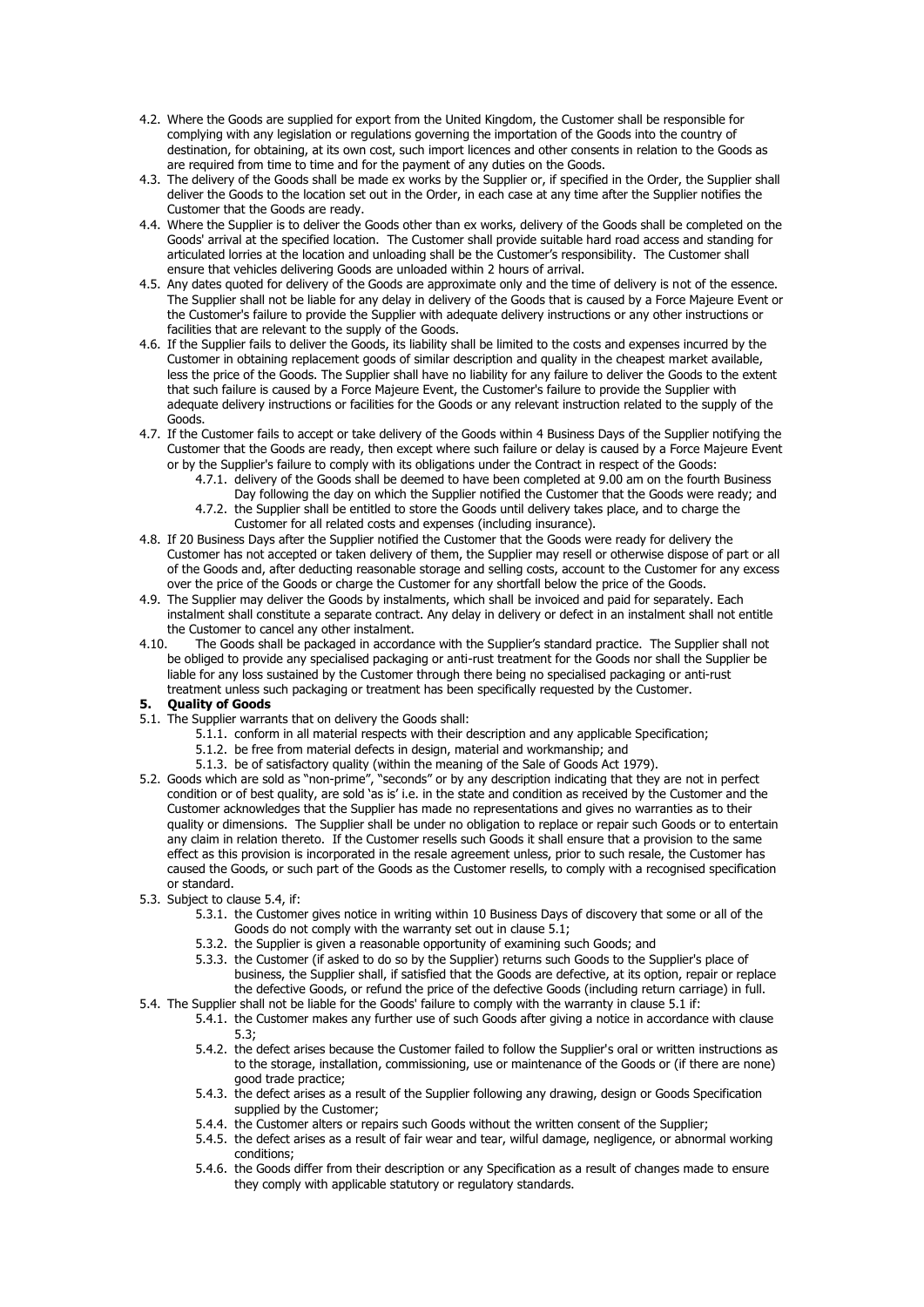- 5.5. Except as provided in this clause 5, the Supplier shall have no liability to the Customer in respect of the Goods' failure to comply with the warranty set out in clause 5.1.
- 5.6. The terms of these Conditions shall apply to any repaired or replacement Goods supplied by the Supplier under clause 5.2.

# **6. Title and Risk**

- 6.1. The risk in the Goods shall pass to the Customer on completion of delivery.
- 6.2. Title to the Goods shall not pass to the Customer until the Supplier has received payment in full (in cash or cleared funds) for:
	- 6.2.1. the Goods; and
	- 6.2.2. any other goods that the Supplier has supplied to the Customer.
- 6.3. Until title to the Goods has passed to the Customer, the Customer shall:
	- 6.3.1. hold the Goods on a fiduciary basis as the Supplier's bailee;
		- 6.3.2. store the Goods separately from all other goods held by the Customer so that they remain readily identifiable as the Supplier's property;
		- 6.3.3. not remove, deface or obscure any identifying mark or packaging on or relating to the Goods;
		- 6.3.4. maintain the Goods in satisfactory condition and keep them insured against all risks for their full price on the Supplier's behalf from the date of delivery;
		- 6.3.5. notify the Supplier immediately if it becomes subject to any of the events listed in clause 12.1.1 to clause 12.1.12; and
		- 6.3.6. give the Supplier such information relating to the Goods as the Supplier may require from time to time, but the Customer may resell or use the Goods in the ordinary course of its business.
- 6.4. If before title to the Goods passes to the Customer the Customer becomes subject to any of the events listed in clause 12.1.1 to clause 12.1.12, or the Supplier reasonably believes that any such event is about to happen and notifies the Customer accordingly, then, provided the Goods have not been resold, or irrevocably incorporated into another product, and without limiting any other right or remedy the Supplier may have, the Supplier may at any time require the Customer to deliver up the Goods and, if the Customer fails to do so promptly, enter any premises of the Customer or of any third party where the Goods are stored in order to recover them.

### **7. Supply of Services**

- 7.1. The Supplier shall provide the Services to the Customer in accordance with any applicable description or Specification in all material respects.
- 7.2. The Supplier shall use all reasonable endeavours to meet any performance dates for the Services specified in the Order, but any such dates shall be estimates only and time shall not be of the essence for the performance of the Services.
- 7.3. The Supplier shall have the right to make any changes to the Services which are necessary to comply with any applicable law or safety requirement, or which do not materially affect the nature or quality of the Services, and the Supplier shall notify the Customer in any such event.
- 7.4. The Supplier warrants to the Customer that the Services will be provided using reasonable care and skill.
- **8. Customer's Obligations**
- 8.1. The Customer shall:
	- 8.1.1. ensure that the terms of the Order and (if submitted by the Customer) the Specification are complete and accurate; and
	- 8.1.2. co-operate with the Supplier in all matters relating to the Services.
- 8.2. If the Supplier's performance of any of its obligations in respect of the Services is prevented or delayed by any act or omission by the Customer or failure by the Customer to perform any relevant obligation (**"Customer Default"**):
	- 8.2.1. the Supplier shall without limiting its other rights or remedies have the right to suspend performance of the Services until the Customer remedies the Customer Default, and to rely on the Customer Default to relieve it from the performance of any of its obligations to the extent the Customer Default prevents or delays the Supplier's performance of any of its obligations;
	- 8.2.2. the Supplier shall not be liable for any costs or losses sustained or incurred by the Customer arising directly or indirectly from the Supplier's failure or delay to perform any of its obligations as set out in this clause 8.2; and
	- 8.2.3. the Customer shall reimburse the Supplier on written demand for any costs or losses sustained or incurred by the Supplier arising directly or indirectly from the Customer Default.

## **9. Charges and Payment**

- 9.1. The price for the Goods and/or Services shall be the price set out in the Order. The price of the Goods is exclusive of all costs and charges of packaging, insurance and transport of the Goods, all of which shall be added to the price.
- 9.2. The price shall be payable in the currency specified in the Order. If payment is made by the Customer in a currency other than the currency specified in the Order, the payment shall be converted into such currency at the rate of exchange applicable at the date of the Order.
- 9.3. The Supplier reserves the right to:
	- 9.3.1. increase the price of the Goods, by giving notice to the Customer at any time before delivery, to reflect any increase in the cost of the Goods to the Supplier that is due to:
		- 9.3.1.1. any request by the Customer to change the delivery date(s), quantities or types of Goods ordered, or the Specification; or
		- 9.3.1.2. any delay caused by any instructions of the Customer in respect of the Goods or failure of the Customer to give the Supplier adequate or accurate information or instructions in respect of the Goods.
- 9.4. The Supplier shall invoice the Customer on or at any time after completion of delivery.
- 9.5. Unless otherwise agreed in writing by the Supplier, the Customer shall pay each invoice submitted by the Supplier: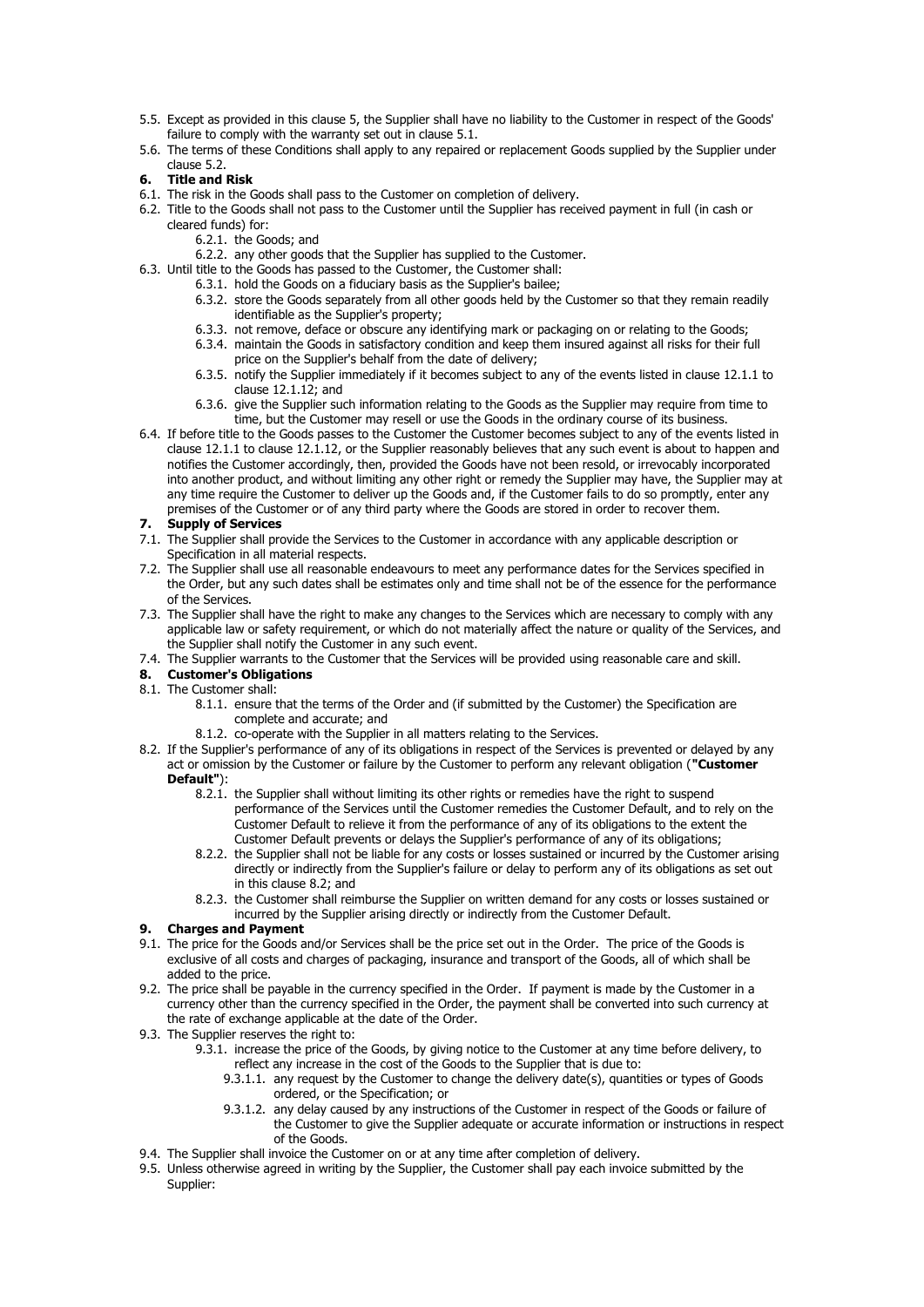- 9.5.1. within 30 days of the end of the month of invoice; and
- 9.5.2. in full and in cleared funds to a bank account nominated in writing by the Supplier, and 9.5.2.1.1.1.1. time for payment shall be of the essence of the Contract.
- 9.6. All amounts payable by the Customer under the Contract are exclusive of amounts in respect of value added tax chargeable from time to time (**"VAT"**). Where any taxable supply for VAT purposes is made under the Contract by the Supplier to the Customer, the Customer shall, on receipt of a valid VAT invoice from the Supplier, pay to the Supplier such additional amounts in respect of VAT as are chargeable on the supply of the Services or Goods at the same time as payment is due for the supply of the Services or Goods.
- 9.7. If the Customer is required under any applicable law to withhold or deduct any amount from the payments due to the Supplier, the Customer shall increase the sum it pays to the Supplier by the amount necessary to leave the Supplier with an amount equal to the sum it would have received if no such withholdings or deductions had been made.
- 9.8. Without limiting any other right or remedy of the Supplier, if the Customer fails to make any payment due to the Supplier under the Contract by the due date for payment (**"Due Date"**), the Supplier shall have the right to charge interest on the overdue amount at the rate of 4 per cent per annum above the then current [Barclays Bank Plc's] base lending rate accruing on a daily basis from the Due Date until the date of actual payment of the overdue amount, whether before or after judgment, and compounding quarterly.
- 9.9. The Customer shall pay all amounts due under the Contract in full without any deduction or withholding except as required by law and the Customer shall not be entitled to assert any credit, set-off or counterclaim against the Supplier in order to justify withholding payment of any such amount in whole or in part. The Supplier may, without limiting its other rights or remedies, set off any amount owing to it by the Customer against any amount payable by the Supplier to the Customer.

### **10. Confidentiality**

10.1.1.A party (**"Receiving Party"**) shall keep in strict confidence all technical or commercial know-how, specifications, inventions, processes or initiatives which are of a confidential nature and have been disclosed to the Receiving Party by the other party (**"Disclosing Party"**), its employees, agents or subcontractors, and any other confidential information concerning the Disclosing Party's business or its products or its services which the Receiving Party may obtain. The Receiving Party shall restrict disclosure of such confidential information to such of its employees, agents or subcontractors as need to know it for the purpose of discharging the Receiving Party's obligations under the Contract, and shall ensure that such employees, agents or subcontractors are subject to obligations of confidentiality corresponding to those which bind the Receiving Party. This clause 10 shall survive termination of the Contract.

## **11. Limitation of Liability: THE CUSTOMER'S ATTENTION IS PARTICULARLY DRAWN TO THIS CLAUSE**

- 11.1. Nothing in these Conditions shall limit or exclude the Supplier's liability for:
	- 11.1.1.death or personal injury caused by its negligence, or the negligence of its employees, agents or subcontractors;
		- 11.1.2.fraud or fraudulent misrepresentation;
		- 11.1.3.breach of the terms implied by section 2 of the Supply of Goods and Services Act 1982 (title and quiet possession);
		- 11.1.4.breach of the terms implied by section 12 of the Sale of Goods Act 1979 (title and quiet possession); or
		- 11.1.5.defective products under the Consumer Protection Act 1987.
- 11.2. Subject to clause 11.1:
	- 11.2.1.the Supplier shall not be liable to the Customer, whether in contract, tort (including negligence), breach of statutory duty, or otherwise, for any loss of profit, or any indirect or consequential loss arising under or in connection with the Contract; and
	- 11.2.2.the Supplier's total liability to the Customer in respect of all other losses arising under or in connection with the Contract, whether in contract, tort (including negligence), breach of statutory duty, or otherwise shall not exceed the price of the Goods and/or Services.
- 11.3. Except as set out in these Conditions, all warranties, conditions and other terms implied by statute or common law are, to the fullest extent permitted by law, excluded from the Contract.<br>11.4. Notwithstanding the general exclusions and limitations contained in clause 11.1
- Notwithstanding the general exclusions and limitations contained in clause 11.1 to 11.3 above, the Supplier will consider quoting terms varying such clauses if the Customer makes written application to the Supplier prior to the Commencement Date. Such application must contain full information of all the circumstances of the proposed use. No such variation shall be effective without consent in writing from the Supplier being issued on or prior to the Commencement Date.
- 11.5. This clause 11 shall survive termination of the Contract.

#### **12. Termination**

- 12.1. Without limiting its other rights or remedies, the Supplier may terminate the Contract with immediate effect by giving written notice to the Customer if:
	- 12.1.1.the Customer fails to pay any amount due under the Contract on the Due Date;
	- 12.1.2.the Customer suspends, or threatens to suspend, payment of its debts or is unable to pay its debts as they fall due or admits inability to pay its debts or (being a company) is deemed unable to pay its debts within the meaning of section 123 of the Insolvency Act 1986 or (being an individual) is deemed either unable to pay its debts or as having no reasonable prospect of so doing, in either case, within the meaning of section 268 of the Insolvency Act 1986 or (being a partnership) has any partner to whom any of the foregoing apply;
	- 12.1.3.the Customer commences negotiations with all or any class of its creditors with a view to rescheduling any of its debts, or makes a proposal for or enters into any compromise or arrangement with its creditors other than (where a company) for the sole purpose of a scheme for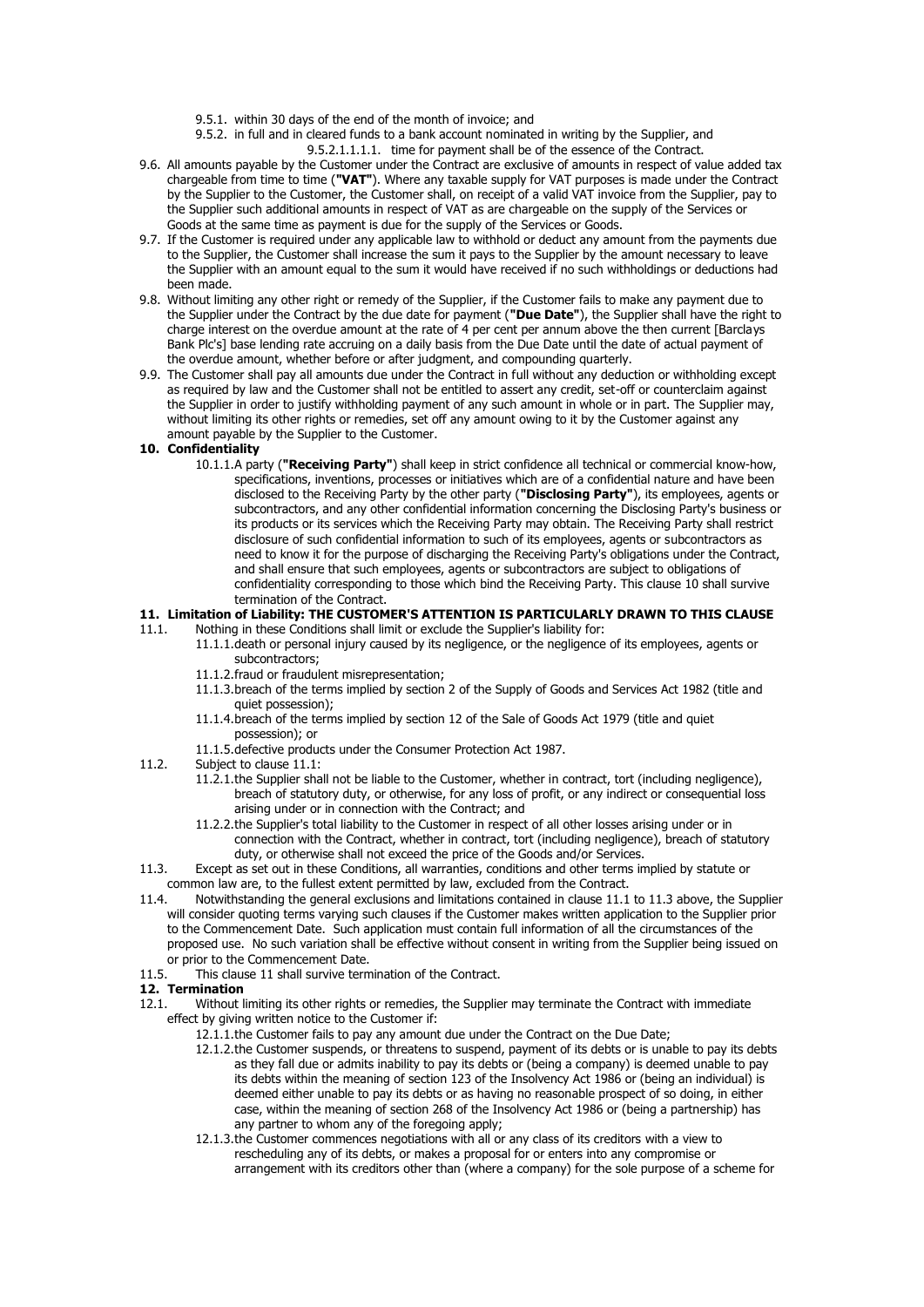a solvent amalgamation of the Customer with one or more other companies or the solvent reconstruction of the Customer;

- 12.1.4.a petition is filed, a notice is given, a resolution is passed, or an order is made, for or in connection with the winding up of the Customer (being a company) other than for the sole purpose of a scheme for a solvent amalgamation of the Customer with one or more other companies or the solvent reconstruction of the Customer;
- 12.1.5.the Customer (being an individual) is the subject of a bankruptcy petition or order;
- 12.1.6.a creditor or encumbrancer of the Customer attaches or takes possession of, or a distress, execution, sequestration or other such process is levied or enforced on or sued against, the whole or any part of its assets and such attachment or process is not discharged within 14 days;
- 12.1.7.an application is made to court, or an order is made, for the appointment of an administrator or if a notice of intention to appoint an administrator is given or if an administrator is appointed over the Customer (being a company);
- 12.1.8.a floating charge holder over the assets of the Customer (being a company) has become entitled to appoint or has appointed an administrative receiver;
- 12.1.9.a person becomes entitled to appoint a receiver over the assets of the Customer or a receiver is appointed over the assets of the Customer;
- 12.1.10. any event occurs, or proceeding is taken, with respect to the Customer in any jurisdiction to which it is subject that has an effect equivalent or similar to any of the events mentioned in clause 12.1.1 to clause 12.1.9 (inclusive);
- 12.1.11. the Customer suspends, threatens to suspend, ceases or threatens to cease to carry on, all or substantially the whole of its business; or
- 12.1.12. the Customer (being an individual) dies or, by reason of illness or incapacity (whether mental or physical), is incapable of managing his own affairs or becomes a patient under any mental health legislation.
- 12.2. Without limiting its other rights or remedies, the Supplier shall have the right to suspend the supply of Services or all further deliveries of Goods under the Contract or any other contract between the Customer and the Supplier if:
	- 12.2.1.the Customer fails to pay any amount due under the Contract on the Due Date; or
	- 12.2.2.the Customer becomes subject to any of the events listed in clause 12.1.1 to clause 12.1.12, or the Supplier reasonably believes that the Customer is about to become subject to any of them.

## **13. Consequences of Termination**

On termination of the Contract for any reason:

- 13.1.1.the Customer shall immediately pay to the Supplier all of the Supplier's outstanding unpaid invoices and interest and, in respect of Goods and/or Services supplied but for which no invoice has yet been submitted, the Supplier shall submit an invoice, which shall be payable by the Customer immediately on receipt;
- 13.1.2.the accrued rights and remedies of the parties as at termination shall not be affected, including the right to claim damages in respect of any breach of the Contract which existed at or before the date of termination or expiry; and
- 13.1.3.clauses which expressly or by implication have effect after termination shall continue in full force and effect.

## **14. General**

- 14.1. Force majeure:
	- 14.1.1.For the purposes of this Contract, **"Force Majeure Event"** means an event beyond the reasonable control of the Supplier including but not limited to strikes, lock-outs or other industrial disputes (whether involving the workforce of the party or any other party), failure of a utility service or transport network, act of God, war, riot, civil commotion, malicious damage, compliance with any law or governmental order, rule, regulation or direction, accident, breakdown of plant or machinery, fire, flood, storm or default of suppliers or subcontractors.
	- 14.1.2.The Supplier shall not be liable to the Customer as a result of any delay or failure to perform its obligations under this Contract as a result of a Force Majeure Event.
	- 14.1.3.If the Force Majeure Event prevents the Supplier from providing any of the Goods and/or Services for more than four weeks, the Supplier shall, without limiting its other rights or remedies, have the right to terminate this Contract immediately by giving written notice to the Customer.
- 14.2. Assignment and subcontracting:
	- 14.2.1.The Supplier may at any time assign, transfer, charge, subcontract or deal in any other manner with all or any of its rights under the Contract and may subcontract or delegate in any manner any or all of its obligations under the Contract to any third party.
	- 14.2.2.The Customer shall not, without the prior written consent of the Supplier, assign, transfer, charge, subcontract or deal in any other manner with all or any of its rights or obligations under the **Contract**
- 14.3. Notices:
	- 14.3.1.Any notice or other communication required to be given to a party under or in connection with this Contract shall be in writing and shall be delivered to the other party personally or sent by prepaid first-class post, recorded delivery or by commercial courier, at its registered office (if a company) or (in any other case) its principal place of business.
	- 14.3.2.Any notice or other communication shall be deemed to have been duly received if delivered personally, when left at such address or, if sent by prepaid first-class post or recorded delivery, at